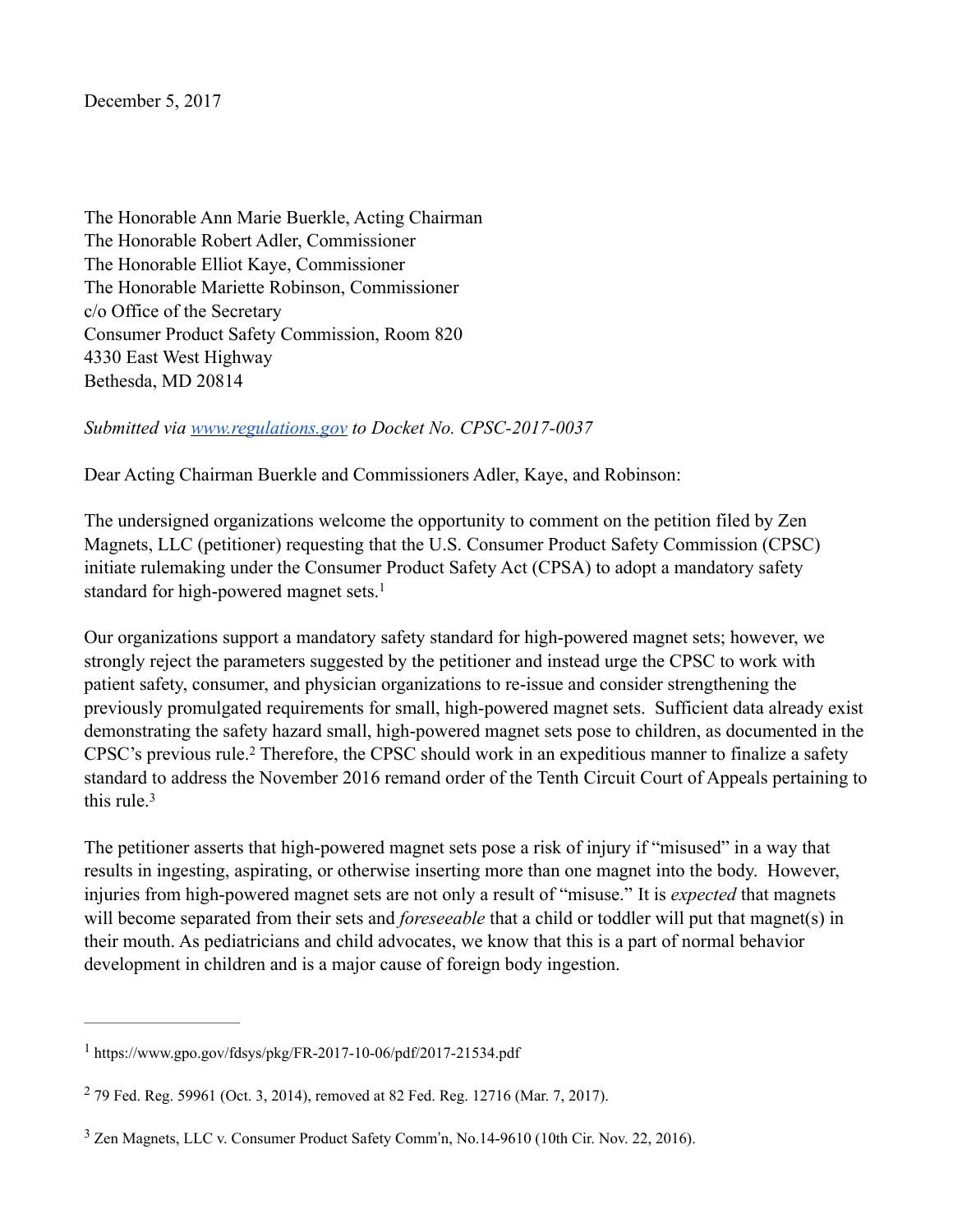The petitioner notes that one potential injury that can result from ingesting high-powered magnets is damage to gastrointestinal tissue. However, the petitioner has grossly understated the severity of injury —including death—that can result. Our organizations have repeatedly highlighted the types of injuries that result from the ingestion of two or more high-powered magnets, and the severity of injuries must not be minimized when establishing a safety standard.

The support and rationale for a strong safety standard for high-powered magnet sets are welldocumented by our organizations.<sup>4</sup> There has been no evidence in the years between the promulgation of the safety standard in 2014 and the 2016 ruling of the Tenth Circuit Court of Appeals which would weaken our position. Rather than weakening the prior standard, we urge the CPSC to continue to study the issue of whether its previous safety standard is adequate to protect against the potential hazards of magnets with a lower magnetic flux<sup>5</sup> as it indicated it would do in the 2014 final rule.<sup>6</sup>

The petitioner has requested that the CPSC promulgate a mandatory safety standard that includes a number of components. We offer the following comments on the petitioner's specific requests:

## Performance standards

The petitioner states that a safety standard should require individual magnets and each magnet in a magnet set that fits entirely within the cylinder described in 16 CFR 1501.4 (small parts cylinder) to have a flux index of 50 kG<sup>2</sup> mm<sup>2</sup> or less *if* the product is designed, marketed, or manufactured for children under the age of 14 years.

Regardless of how these magnet sets are marketed, they are attractive to children and have play value. A strong safety standard is necessary for high-powered magnet sets that include individual magnets that fit into the small parts cylinder and have a flux of  $50 \text{ kG}^2 \text{ mm}^2$  or greater. The marketing, design, and manufacturing distinction described in this petition is an arbitrary one and has no bearing on the reality that these products are and will be attractive to children.

Put simply: small, high-powered magnet sets pose a substantial risk of injury to children under 14 years of age. Either the magnets must be too large to be swallowed by a child, or weak enough in power so as not to have the ability to reconnect to each other and damage a child's organs once ingested. We therefore disagree with the petitioners and ask the CPSC to reissue its previous requirements that restricts the marketing and sale of magnet sets to those in which each individual magnet has a flux index of 50 kG2 mm2 or less if it fits completely within the small parts cylinder.

*See* note 6. <sup>4</sup>

<sup>&</sup>lt;sup>5</sup> For example, it appears that Speks, a new high-powered magnet set from the makers of Buckyballs and Zen Magnets, comes in packaging of 512 separate rare earth magnets that are 2.5 mm in size and are promoted as having a flux index of less than  $30 \text{ kG}^2$  mm<sup>2</sup>. The thickness of the intestinal wall of a child is approximately 1-2 mm. Even with this lower flux index, two Speks could conceivably connect across the bowel wall of a child and cause intestinal perforation or other significant injuries.

 $6$  In response to Comment 21 and 22 in the Final Rule (CPSC-2012-0050-2596) CPSC indicated it would continue to study the level of the flux index and the impact of multiple magnets at a lower flux index. https://www.regulations.gov/document? D=CPSC-2012-0050-2596.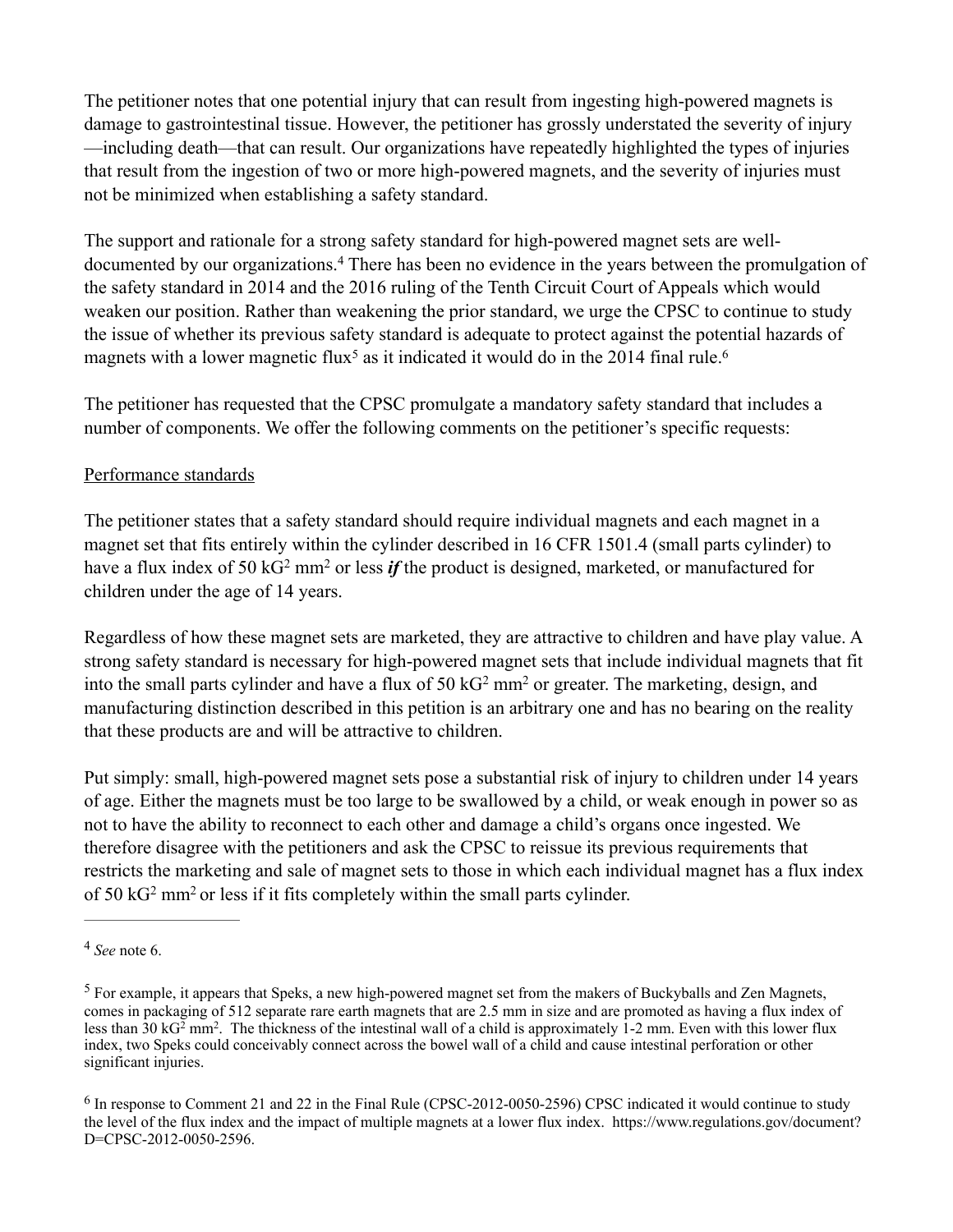As our organizations have previously commented, it is unrealistic that magnet sets will remain in their original packaging, or that simple age grading can keep them away from younger children. For this reason, childproof packaging will not be effective. We are also unconvinced that any type of packaging can clearly indicate to an adult whether all the hundreds of magnets that comprise these magnet sets have been returned to the package after use.

## Warning and Instructional Requirements and Age Restrictions

As many of our organizations have previously commented, warning labels do not adequately reduce the injuries associated with high-powered magnet sets.<sup>7</sup>

In 2008, high-powered magnet sets were introduced in the consumer market and generally marketed as adult desk toys. The product was initially labeled for use by children 13 years of age and older but beginning in 2010, high-powered magnet sets were labeled for consumers 14 years of age and older; most included warnings to keep the product away from children. Magnet ingestions and resulting injuries did not decrease with warning labels. In fact, there is evidence that ingestions and injuries *increased* despite warnings and labels.<sup>8</sup>

It should be remembered that the CPSC identified Zen Magnets sets as a "substantial product hazard," which section  $15(a)(2)$  of the CPSA defines as "a product defect which (because of the pattern of defect, the number of defective products distributed in commerce, the severity of the risk, or otherwise) creates a substantial risk of injury to the public."<sup>9</sup> For this reason, no level of labeling can sufficiently mitigate the risks of these products or adequately convey potential hazards to children. First, it can be expected that any labels, warnings, or instruction booklets may be discarded after the package is opened. Second, even if magnet sets remain in their individual packaging, warnings would not be understood by most

<sup>&</sup>lt;sup>7</sup> North American Society for Pediatric Gastroenterology, Hepatology and Nutrition comments to the Consumer Product Safety Commission, CPSC-2012-0050; Nov. 18, 2012. https://www.naspghan.org//files/documents/pdfs/advocacy/2012/ NASPGHAN%20Comment%20Letter%20CPSC-2012-0050.pdf

Kids in Danger comments to the Consumer Product Safety Commission, CPSC-2012-0050; Nov. 19, 2012. https:// www.regulations.gov/document?D=CPSC-2012-0050-0467

Consumer Federation of America comments to the Consumer Product Safety Commission, CPSC-2012-0050; Nov. 15, 2012. https://consumerfed.org/testimonial/cfa-comments-cpscs-notice-proposed-rulemaking-safety-standard-magnet-sets/

Consumers Union comments to the Consumer Product Safety Commission, CPSC-2012-0050; Nov. 19, 2012. https:// www.regulations.gov/document?D=CPSC-2012-0050-1916

AAP statement regarding CPSC 2014 final rule: https://www.aap.org/en-us/about-the-aap/aap-press-room/pages/AAP-Commends-U-S-Consumer-Product-Safety-Commission%E2%80%99s-Ruling-to-Protect-Children-from-Dangerous-High-Powered-Magnets.aspx

<sup>&</sup>lt;sup>8</sup> North American Society for Pediatric Gastroenterology, Hepatology and Nutrition comments to the Consumer Product Safety Commission, CPSC-2012-0050; Nov. 18, 2012. https://www.naspghan.org//files/documents/pdfs/advocacy/2012/ NASPGHAN%20Comment%20Letter%20CPSC-2012-0050.pdf

<sup>&</sup>lt;sup>9</sup> Consumer Product Safety Act, section  $15(a)(2)$ , Public Law 92-573; 86 Stat. 1207, Oct. 27, 1972.